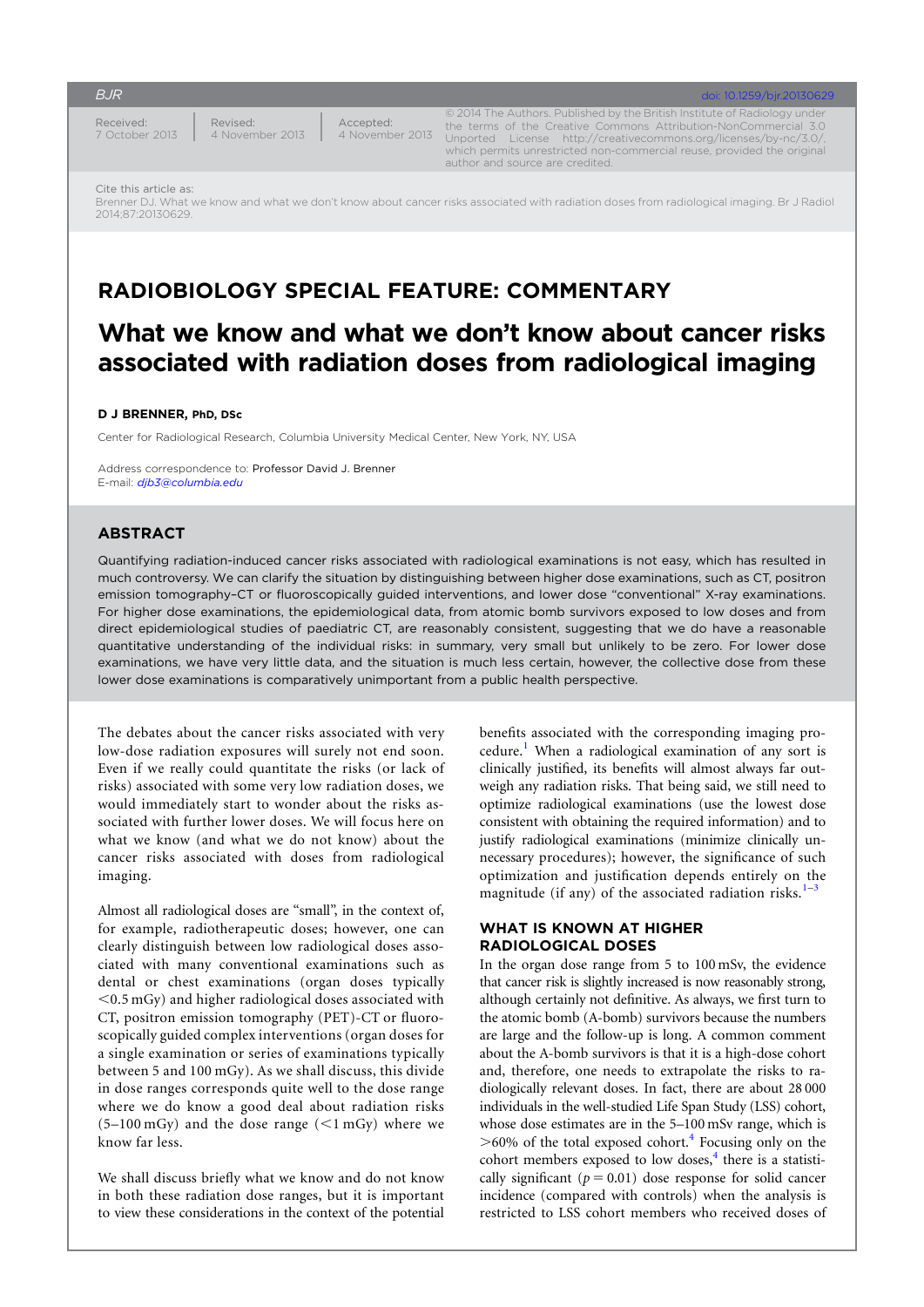One important conclusion to draw from these  $p$ -values is that epidemiological studies on populations exposed to further lower doses (with presumably correspondingly lower risks) are unlikely to have enough significance to draw quantitative conclusions. Thus, for example, despite the large number of individuals studied (approximately 400 000), the major international epidemiological study of radiation workers exposed at low-dose rates to an average dose of 20 mGy has given quite equivocal results, consistent with zero risk and also consistent with risks derived from A-bomb survivors.<sup>[6](#page-2-0)</sup> In retrospect, this is not so surprising.

One approach to epidemiological assessment of risks at lower doses is to focus on scenarios where the signal-to-background ratio is likely to be higher than is the case overall. One example is the study of childhood cancers after in utero diagnostic imaging. Here, the absolute risk (the signal) is expected to be high because the subjects were exposed in utero, and the background is expected to be low because childhood cancers are rare, and, indeed, the Oxford Study of Childhood Cancers was able to detect a significant increase in paediatric cancer risk for a mean dose of only 6 mGy.<sup>[7](#page-2-0)</sup>

The same logic, of tailoring the epidemiological study to improve the signal-to-background ratio, applies to two recently published epidemiological studies of cancer risks associated with paediatric exposure to CT scans, both with a relatively short mean follow-up of about 10 years.<sup>[8,9](#page-2-0)</sup> The relatively short follow-up after paediatric exposure allows radiation-induced cancers with short latency to be detected while limiting the background from cancers appearing in the "cancer-prone" years of late middle age. Both studies were very large and showed a statistically significant association between the number of CT scans and the increased cancer risk. For example, as illustrated in Figure 1, the second paediatric CT study<sup>[9](#page-2-0)</sup> reported a significant dose–response relation over the range from zero to more than three CT scans, with an increase in the cancer incidence rate ratio, relative to controls, of 0.16 (95% confidence interval: 0.13–0.19) for each additional CT scan.

Two caveats are important for these epidemiological studies of radiation risks associated with CT scans. The first is the possibility that the reason for a paediatric CT might also be the cause of subsequent cancer; for example, an undiagnosed brain tumour might have been the cause of symptoms for which the patient had a CT scan; a head trauma might have been the reason for a CT scan, but perhaps might itself be linked to increased cancer risks; or epilepsy might have been the cause of symptoms that prompted the CT scan and might be linked with increased cancer risks. Broadly termed "reverse causality",<sup>[10](#page-2-0)</sup> in the CT context, these issues relate primarily to brain tumours after head CT scans, with fewer possible such scenarios for leukaemia. So, it is important to understand whether these risks remain if brain tumours after head CT scans are removed from the analyses; in fact, the relative risks stay much the same, $9$  so it seems unlikely that reverse causality is a major effect.

Figure 1. Cancer incidence rate ratios for all cancers in individuals who received CT scans vs those who did not. The right most data point refers to $\geq$ 3 CT scans, with the mean number of CT scans being 3.5. The data shown here are for a lag period (exclusion period before cancer diagnosis) of 1 year; similar results were reported<sup>[9](#page-2-0)</sup> for lag periods of 5 or 10 years. Reproduced with permission from BMJ Publishing Group and originally published in<sup>[9](#page-2-0)</sup>. CI, confidence interval.



A second caveat relates to the fact that radiation-induced latency periods can be many decades; $4$  because the paediatric CT studies $8,9$  have fairly short follow-up times (of the order of 10 years), they cannot directly estimate lifetime cancer risks; rather, they provide only a snapshot of the overall risk. However, when corrected for follow-up, CT risks previously estimated from Abomb survivors are, in fact, quite similar to the epidemiological results. $^{11}$  $^{11}$  $^{11}$  So, the paediatric CT risk estimates do provide some validation that we have a reasonable understanding of the overall cancer risks associated with CT and PET/CT exposures: in short, very small individual risks but unlikely to be zero.

#### WHAT IS KNOWN AT LOWER RADIOLOGICAL DOSES

At organ doses  $\leq 1$  mGy, typical of "conventional" radiological examinations, the short answer is that we have little or no reliable data. The natural background cancer risk in humans of  $>40\%$  is too large for a realistic reasonably powered epidemiological study when the expected risks are, at most, much less than 0.1%. These same considerations apply to laboratory animal studies, where even when using mice with very low background cancer rates, radiation-induced cancer studies at these doses are not feasible.<sup>[12](#page-2-0)</sup> A further problem is the absence of credible in vitro models for radiation-induced cancer: although many low-dose studies have been reported using genomic changes, including changes in gene expression, DNA strand breaks, mutations or chromosome aberrations, there is no convincing quantitative/ mechanistic connection between any of these end points and radiation-induced cancer, which is of course a much later end point.<sup>[13](#page-2-0)</sup> Perhaps, the most plausible *in vitro* model for radiationinduced cancer is in vitro oncogenic transformation, but, even for this, end point studies at doses  $\leq$ 1 mGy are not feasible.<sup>[14,15](#page-2-0)</sup>

The absence of data at these low doses is unfortunate and inevitably leads to uncertainty and controversy. As an example, three studies $16-18$  $16-18$  $16-18$  of historical mortality risks in radiologists concluded that there was a statistically significant increase in